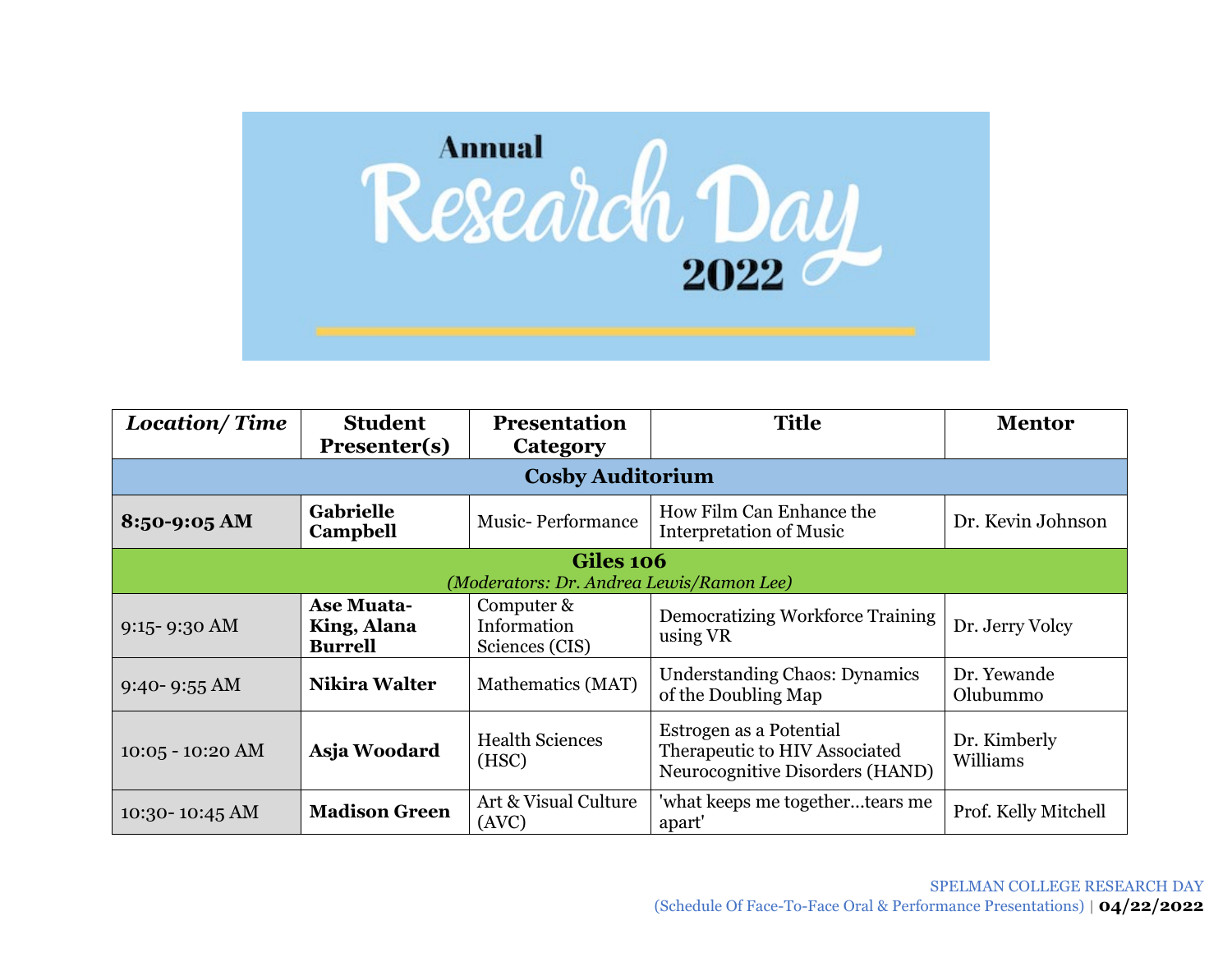| Giles 109<br>(Moderators: Dr. Sequoia Maner/Dr. Bernida Webb-Binder)          |                                                                            |                                           |                                                                                                                        |                             |  |
|-------------------------------------------------------------------------------|----------------------------------------------------------------------------|-------------------------------------------|------------------------------------------------------------------------------------------------------------------------|-----------------------------|--|
| $9:15 - 9:30$ AM                                                              | Mika Campbell,<br><b>Randal Burks,</b><br><b>Summer</b><br><b>Clemmons</b> | Biology (BIO)                             | The Effect of the M718I Mutation<br>of the MSH2 protein on DNA<br>Mismatch Repair using a yeast<br>model               | Dr. Mentewab<br>Ayalew      |  |
| $9:40 - 9:55$ AM                                                              | Dayo Adebawo                                                               | Innovation/<br>Interdisciplinary<br>(IND) | <b>BlkX</b>                                                                                                            | Prof. Jaycee Holmes         |  |
| $10:05 - 10:20$ AM                                                            | <b>Kirin Turner</b>                                                        | History (HIS)                             | Mapping Gendered Spaces: A<br>History of Housing in Kampala,<br>1860 to 1955                                           | Dr. Catherine A.J.<br>Odari |  |
| 10:30-10:45 AM                                                                |                                                                            |                                           |                                                                                                                        |                             |  |
| <b>Giles 110</b><br>(Moderators: Dr. Sandra Patterson / Dr. Danielle Dickens) |                                                                            |                                           |                                                                                                                        |                             |  |
|                                                                               |                                                                            |                                           |                                                                                                                        |                             |  |
| $9:15 - 9:30$ AM                                                              | <b>Genesis Azor</b>                                                        | Art & Visual Culture<br>(AVC)             | Researching Identity through<br><b>Documentary Film</b>                                                                | Prof. Ouida<br>Washington   |  |
| $9:40 - 9:55$ AM                                                              | Lena Anglin                                                                | <b>Political Science</b><br>(POL)         | The Efficaciousness of<br><b>Representational Politics</b>                                                             | Dr. Unislawa<br>Williams    |  |
| $10:05 - 10:20$ AM                                                            | <b>Annaya Baynes</b>                                                       | English (ENG)                             | The Nonbinary Changeling: An<br>Analysis of an Emerging Trope in<br>Nonbinary Representation                           | Dr. Nikki Lane              |  |
| 10:30-10:45 AM                                                                | <b>Maya</b><br><b>Blasingame</b>                                           | Biology (BIO)                             | The Unknown World of Pessonella<br>sp.: A Whole Genome Assembly<br>and Annotation of the Diverse<br>Amoebozoa species. | Dr. Yonas Tekle             |  |
| <b>Cosby LL27</b><br>(Moderators: Felicia Deas/Tracy Curry Owens)             |                                                                            |                                           |                                                                                                                        |                             |  |
| $9:15 - 9:30$ AM                                                              | <b>Tyler LaRoche,</b><br><b>Davine Brooks,</b><br><b>Azeb Pickett</b>      | <b>Political Science</b><br>(POL)         | Data Science of Research<br>Publication                                                                                | Dr. Unislawa<br>Williams    |  |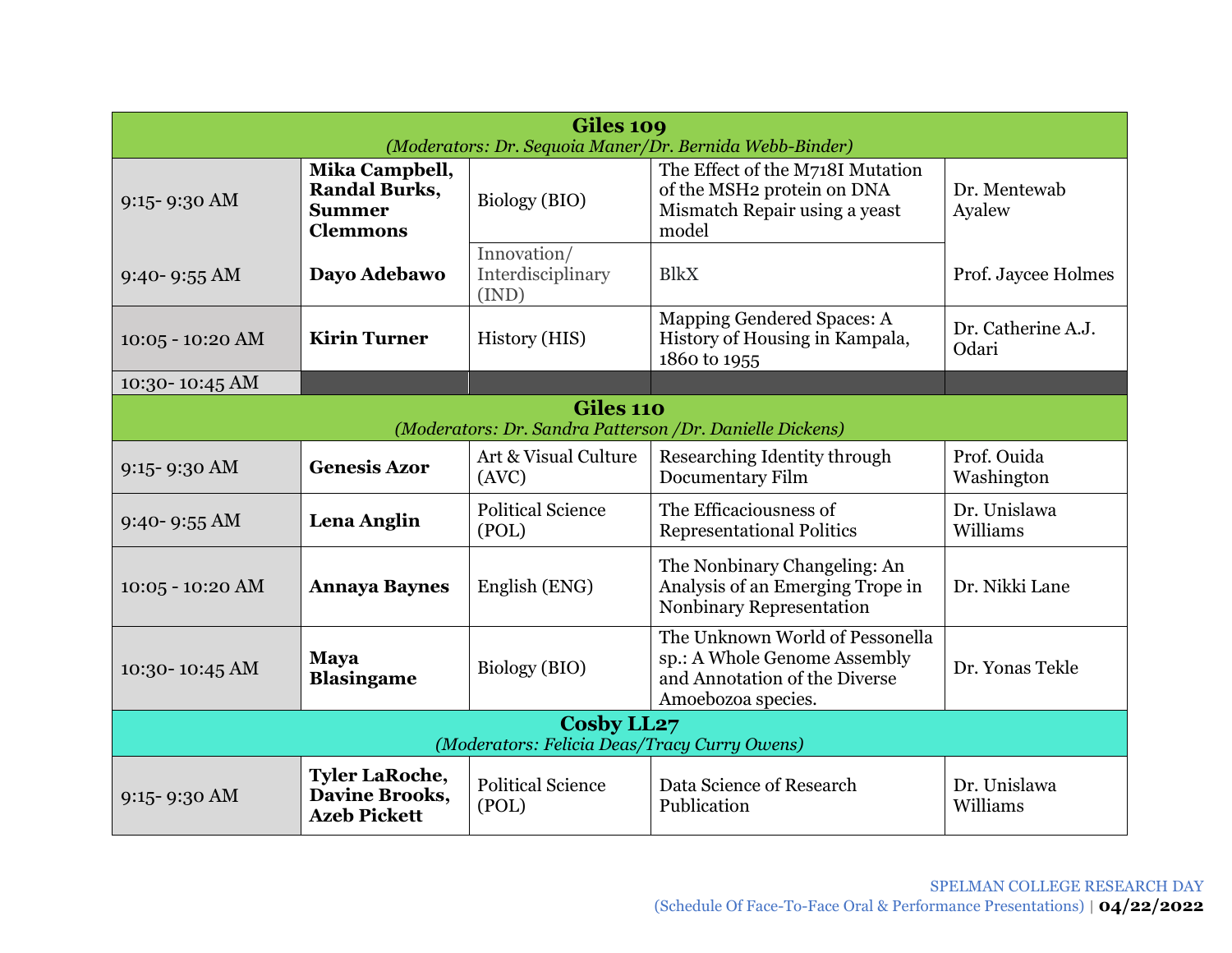| $9:40 - 9:55 AM$                                        | <b>Kristen Bailey</b>                           | History (HIS)                                                       | <b>Fallen Enterprises:</b>                                                                                                         | Dr. India Nichols        |  |
|---------------------------------------------------------|-------------------------------------------------|---------------------------------------------------------------------|------------------------------------------------------------------------------------------------------------------------------------|--------------------------|--|
| $10:05 - 10:20$ AM                                      | <b>Winter Jones</b>                             | Innovation/<br>Interdisciplinary<br>(IND)                           | A Choice to Build a Rocket: An<br><b>Experiment with Paraffins</b>                                                                 | Dr. Jerry Volcy          |  |
| 10:30-10:45 AM                                          | <b>Shaleenah</b><br><b>McGruder</b>             | <b>Political Science</b><br>(POL)                                   | Not the First nor the Second: What<br>made Stacey Abrams so Effective?                                                             | Dr. Unislawa<br>Williams |  |
|                                                         |                                                 | <b>Cosby LL28</b><br>(Moderators: Dana Pride Jones/Shantoria Vance) |                                                                                                                                    |                          |  |
| 9:15-9:30 AM                                            | <b>Diop Russell</b>                             | English (ENG)                                                       | "It's Time for Me to Sing My<br>Song:" The Watermelon Woman,<br>Pose, and the Black Femme's<br><b>Uncaptured Potential</b>         | Dr. Rebecca Kumar        |  |
| 9:40-9:55 AM                                            | <b>DeAunna</b><br><b>Daniels</b>                | Chemistry (CHE)                                                     | Analysis of the Methane CH-<br><b>Stretch Overtone Using Infrared</b><br>High Resolution Coherent Two-<br>Dimensional Spectroscopy | Dr. Peter C. Chen        |  |
| $10:05 - 10:20$ AM                                      |                                                 |                                                                     |                                                                                                                                    |                          |  |
| 10:30-10:45 AM                                          | <b>Cheyenne</b><br>Henry, Adia<br><b>Haynes</b> | Innovation/<br>Interdisciplinary<br>(IND)                           | Edquity                                                                                                                            | Dr. Jerry Volcy          |  |
| Cosby LL32<br>(Moderators: Helene Moon/Kitana Woodruff) |                                                 |                                                                     |                                                                                                                                    |                          |  |
| $9:15 - 9:30$ AM                                        | <b>Kirin Turner</b>                             | Environmental &<br><b>Health Sciences</b><br>(EHS)                  | Atlanta Water Quality and<br>Insecurity: Covid, Housing<br><b>Insecurity and Activism</b>                                          | Dr. Nirajan Dhakal       |  |
| $9:40 - 9:55 AM$                                        | Serena Echols,<br><b>Kirin Turner</b>           | Environmental &<br><b>Health Sciences</b><br>(EHS)                  | Green Placekeeping in Southwest<br>Atlanta                                                                                         | Dr. Na'Taki Jelks        |  |
| $10:05 - 10:20$ AM                                      | Sophia Ellis                                    | Biology (BIO)                                                       | Metal Uptake in OCT6 Mutants of<br>Arabidopsis Thaliana                                                                            | Dr. Mentewab<br>Ayalew   |  |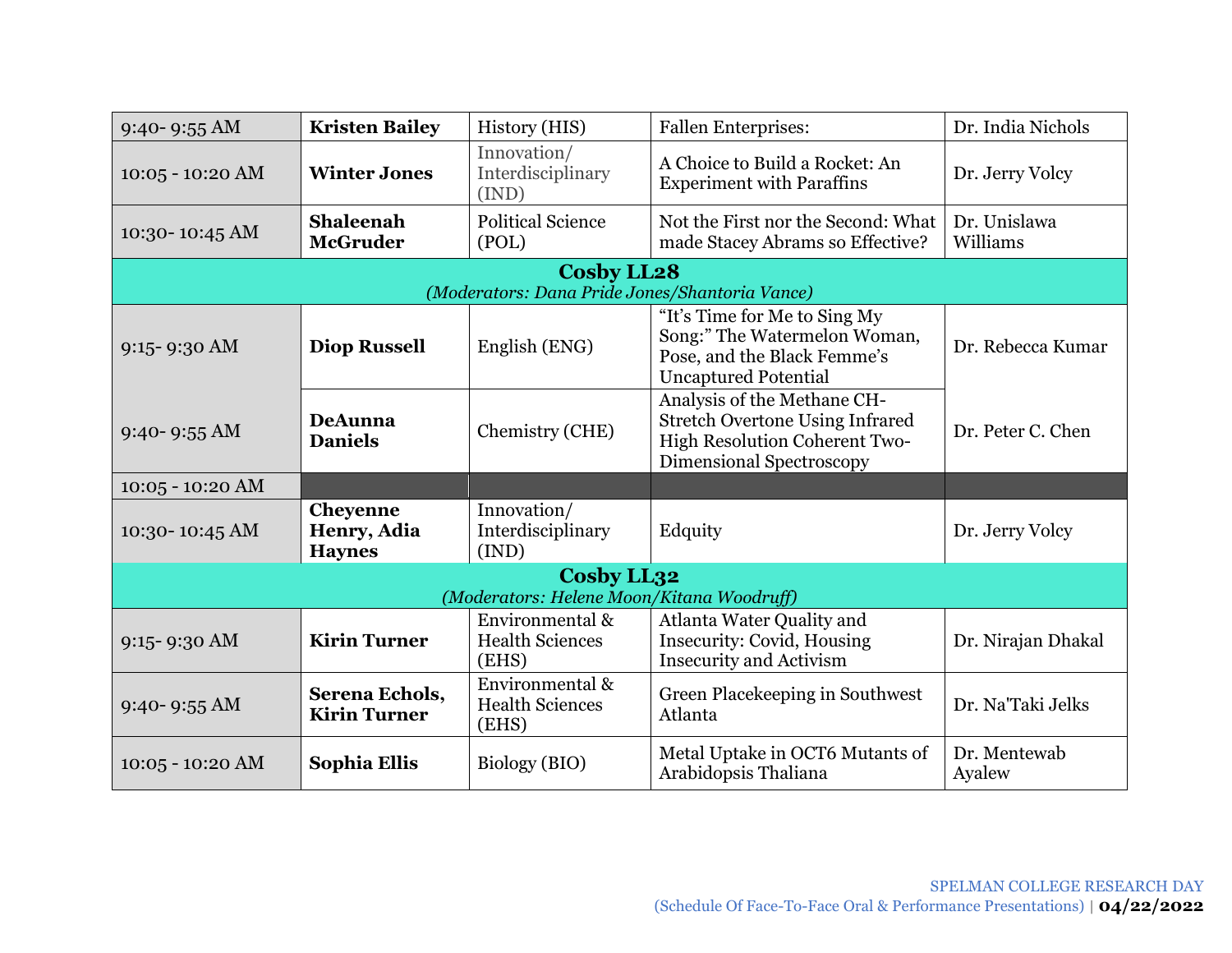| 10:30-10:45 AM                                               | <b>Taylor Talley</b>              | Chemistry (CHE)                             | Polymer-MOC Porosity via RAFT<br>Polymerization                                                                                                             | Dr. Jeremiah A.<br>Johnson, Dr.<br>Michelle K. Gaines,<br>Mr. Matthew<br>Pearson |  |
|--------------------------------------------------------------|-----------------------------------|---------------------------------------------|-------------------------------------------------------------------------------------------------------------------------------------------------------------|----------------------------------------------------------------------------------|--|
|                                                              |                                   | Cosby 103                                   | (Moderators: Dr. Armita Davarpanah/Dr. Daniel Ashley)                                                                                                       |                                                                                  |  |
| $9:15 - 9:30$ AM                                             | Ishlah<br>Muhammad                | History (HIS)                               | Christianity, Colonialism, and the<br>Kikuyu: The Impact of the British<br>Rule on Gender Relations amongst<br>the Kikuyu Community of Kenya,<br>1900-1963. | Dr. Catherine A.J.<br>Odari                                                      |  |
| $9:40 - 9:55$ AM                                             | <b>Ashley Hodo</b>                | <b>Political Science</b><br>(POL)           | The Rise of Jim Crow 2.0: Voter<br><b>Suppression Tactics and Its</b><br><b>Influence on Black Voter</b><br>Participation                                   | Dr. Unislawa<br>Williams                                                         |  |
| $10:05 - 10:20$ AM                                           | <b>Tyler LaRoche</b>              | Theater &<br>Performance (THE-<br>PERF)     | <b>Fever Dream</b>                                                                                                                                          | Dr. Kathleen Schaag                                                              |  |
| 10:30-10:45 AM                                               |                                   |                                             |                                                                                                                                                             |                                                                                  |  |
| Cosby 104<br>(Moderators: Tamika Williamson/Dr. Davita Camp) |                                   |                                             |                                                                                                                                                             |                                                                                  |  |
| $9:15 - 9:30$ AM                                             | Quintera Knight                   | Biology (BIO)                               | Role of TIMP-2 in Prostate Cancer<br><b>Migration Through Infiltrating B</b><br>Cells                                                                       | Crystal Byrd, Dr.<br>Geou-Yarh Liou                                              |  |
| $9:40 - 9:55$ AM                                             | <b>Princess</b><br><b>Sampson</b> | Computer &<br>Information<br>Sciences (CIS) | Deep Learning Identification of<br><b>Black Natural Hairstyles</b>                                                                                          | Dr. Erdi Kara                                                                    |  |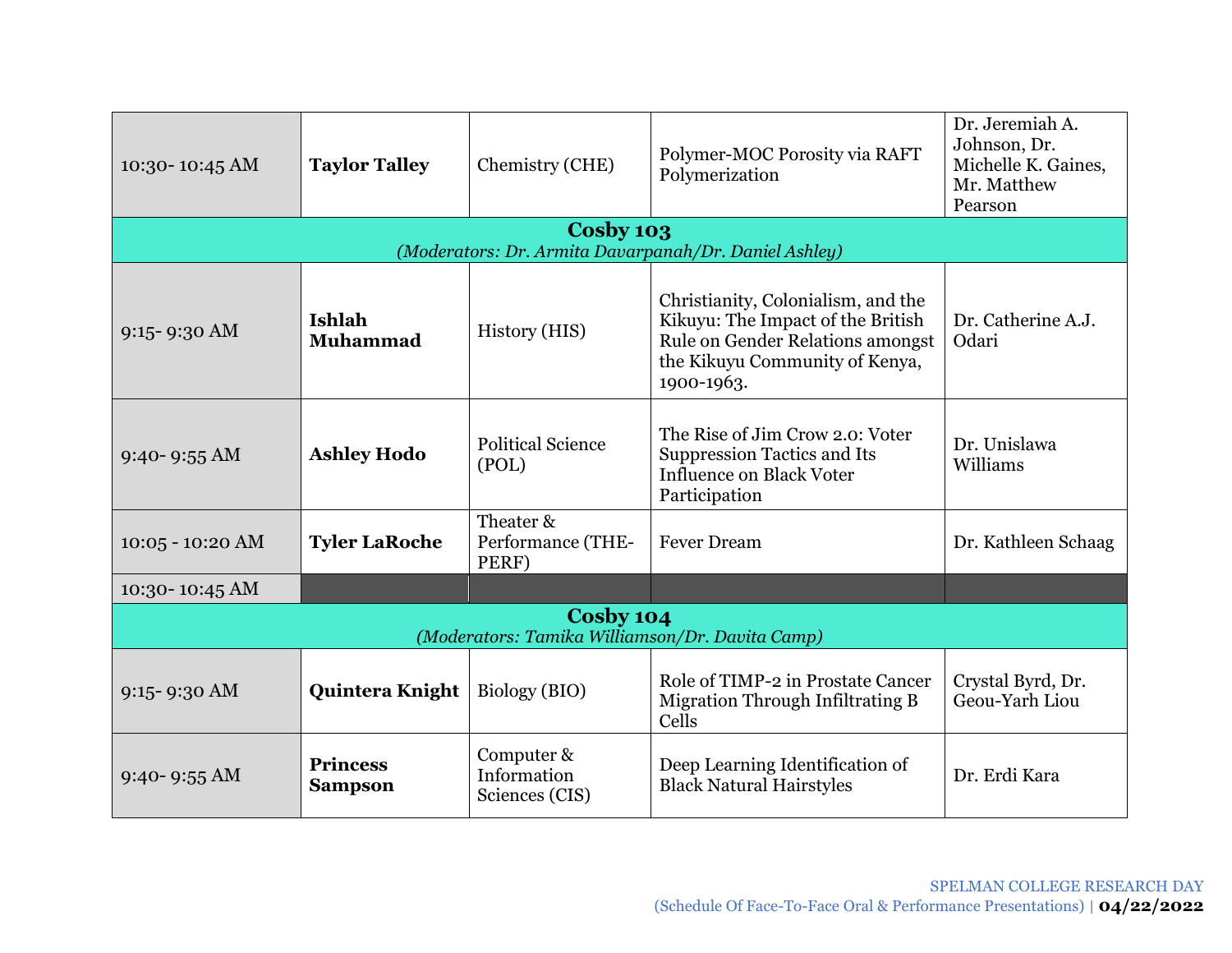| $10:05 - 10:20$ AM                                           | <b>Aleisha Sawyer</b>                  | Economics (ECO)                         | The Economic Dilemma of China's<br><b>Investments in African Economies</b>                                                                                                  | Dr. Romie Tribble         |  |
|--------------------------------------------------------------|----------------------------------------|-----------------------------------------|-----------------------------------------------------------------------------------------------------------------------------------------------------------------------------|---------------------------|--|
| 10:30-10:45 AM                                               | <b>Kenneth Lewis</b>                   | Theater &<br>Performance (THE-<br>PERF) | 'Manual 2 Manhood'                                                                                                                                                          | Dr. Kathleen Schaag       |  |
|                                                              |                                        | Cosby 214                               | (Moderators: Dr. Nydia Blass Boyd/Dr. Shanina Sanders Johnson)                                                                                                              |                           |  |
| $9:15 - 9:30$ AM                                             | <b>Gabrielle Scales</b>                | Biology (BIO)                           | <b>Appreciating Diversity:</b><br><b>Investigation of Actin Gene</b><br><b>Diversity Among Amoebae Species</b>                                                              | Dr. Yonas Tekle           |  |
| $9:40 - 9:55$ AM                                             | Amaia Calhoun,<br><b>Gabriella Lee</b> | Economics (ECO)                         | Racial Disparities in the Impact of<br><b>Outreach on Retirement</b><br>Preparedness                                                                                        | Dr. Angelino<br>Viceisza  |  |
| $10:05 - 10:20$ AM                                           | Ciara Franklin                         | Art & Visual Culture<br>(AVC)           | The Intersex Gambit                                                                                                                                                         | Prof. Anjanette<br>Levert |  |
| 10:30-10:45 AM                                               | <b>Jordan Taylor</b>                   | Sociology (SOC)                         | "Time is of the Essence":<br><b>Exploring Physicians' Time</b><br>Allocation as Possible Explanatory<br>Factor for Racial Disparities in<br><b>Maternal Mortality Rates</b> | Dr. Celeste N. Lee        |  |
| Cosby 329<br>(Moderators: Dr. Alisa Griffin/Dr. Zhengbin Lu) |                                        |                                         |                                                                                                                                                                             |                           |  |
| $9:15 - 9:30$ AM                                             | <b>Ekua Beneman</b>                    | Chemistry (CHE)                         | <b>Catalytic Living Ring Opening</b><br><b>Metathesis Polymerization</b>                                                                                                    | Dr. Jeremiah<br>Johnson   |  |
| $9:40 - 9:55$ AM                                             | <b>McKenzie</b><br><b>Gillison</b>     | English (ENG)                           | <b>Black Girls in Trader Joe's</b>                                                                                                                                          | Dr. Patricia Ventura      |  |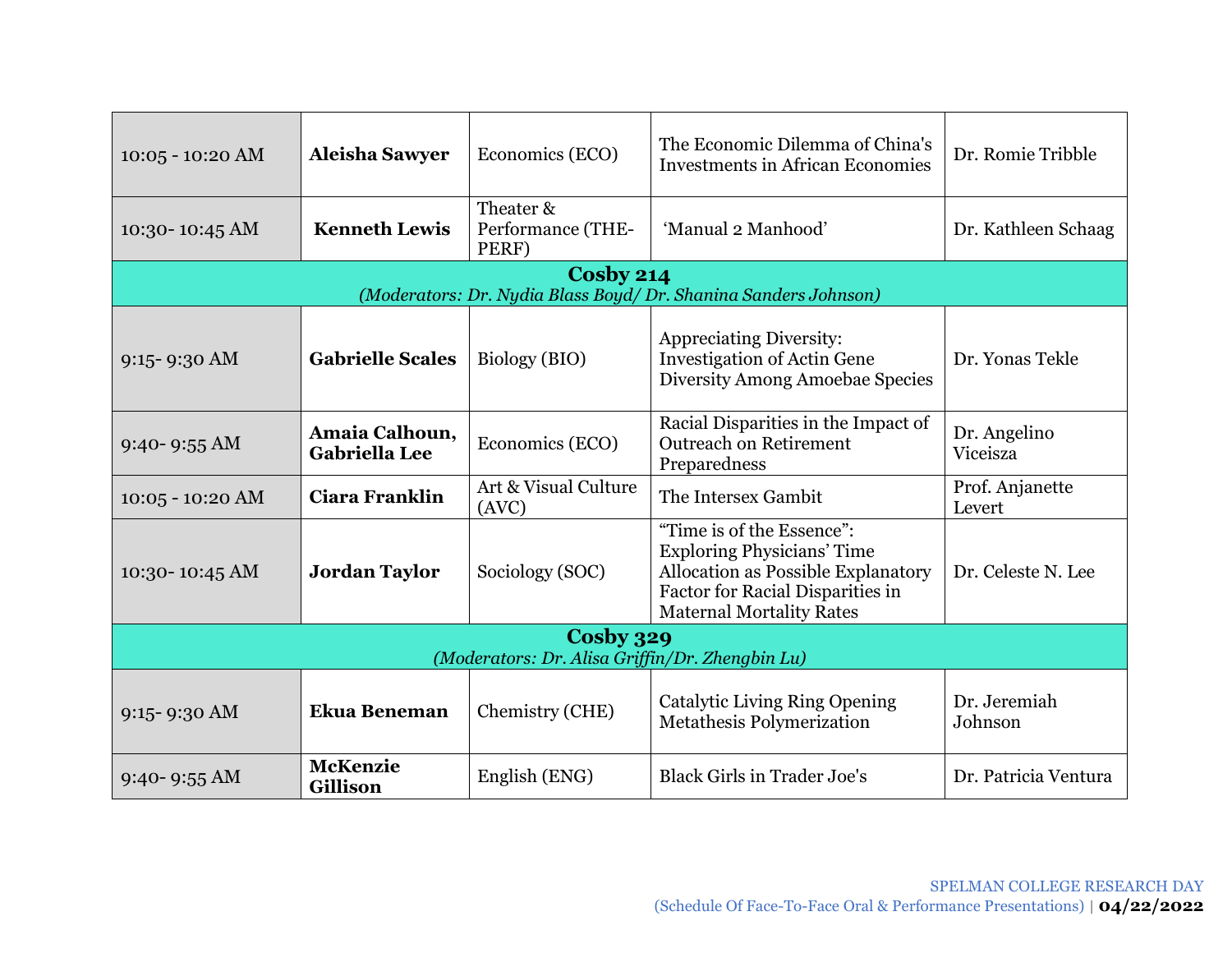| $10:05 - 10:20$ AM                                                       | Erin Ojeda                                                                 | Computer &<br>Information<br>Sciences (CIS)       | The Intersection between Fashion<br>and Machine Learning                                                                                                            | Dr. Erdi Kara                                  |  |
|--------------------------------------------------------------------------|----------------------------------------------------------------------------|---------------------------------------------------|---------------------------------------------------------------------------------------------------------------------------------------------------------------------|------------------------------------------------|--|
| 10:30-10:45 AM                                                           | <b>Kathleen</b><br><b>Bostick</b>                                          | Biology (BIO)                                     | The impact of aminoglycoside<br>exposure on the soil and plant<br>root-associated microbiota                                                                        | Prof. Jessica Coates                           |  |
|                                                                          |                                                                            | <b>Science Ctr. 119</b>                           |                                                                                                                                                                     |                                                |  |
|                                                                          |                                                                            | (Moderators: Dr. Iretta Kearse/Brandi Reese)      |                                                                                                                                                                     |                                                |  |
| $9:15 - 9:30$ AM                                                         | <b>Alana Edmond</b>                                                        | <b>Political Science</b><br>(POL)                 | Separate But Not Equal: Do<br>Districts That Stress More<br><b>Progressive Practices Fund</b><br>Schools More Equitably Than<br>Those That Do Not?                  | Dr. Unislawa<br>Williams                       |  |
| $9:40 - 9:55 AM$                                                         | <b>Kelsea Jackson</b>                                                      | Psychology (PSY)                                  | The Influence of Parental<br><b>Attachment and Generational</b><br>Status on the Career Self-Efficacy<br>of Undergraduate Black Women in<br><b>STEM Disciplines</b> | Dr. Karen Brakke<br>and Dr. Nayena<br>Blankson |  |
| $10:05 - 10:20$ AM                                                       | <b>Laila Hayes</b>                                                         | Mathematics (MAT)                                 | Recognition of Skin Diseases on<br><b>Black and Brown Skin Via Neural</b><br><b>Networks</b>                                                                        | Dr. Erdi Kara                                  |  |
| 10:30-10:45 AM                                                           | <b>Raven Randall</b>                                                       | Food Studies (FDS)/<br>Documentary Film<br>Making | <b>Familiar Recipe</b>                                                                                                                                              | Prof. Anjanette<br>Levert, Dr. Nazia<br>Mojib  |  |
| <b>Science Ctr. 130</b><br>(Moderators: Dr. Andrea Johnson/Janae Bryant) |                                                                            |                                                   |                                                                                                                                                                     |                                                |  |
| $9:15 - 9:30$ AM                                                         | <b>Lauren Dones,</b><br><b>Masara</b><br>Greenidge,<br><b>Micah Howard</b> | Biology (BIO)                                     | 3D-Printed Ovine Brain Model                                                                                                                                        | Dr. Michael<br>McGinnis                        |  |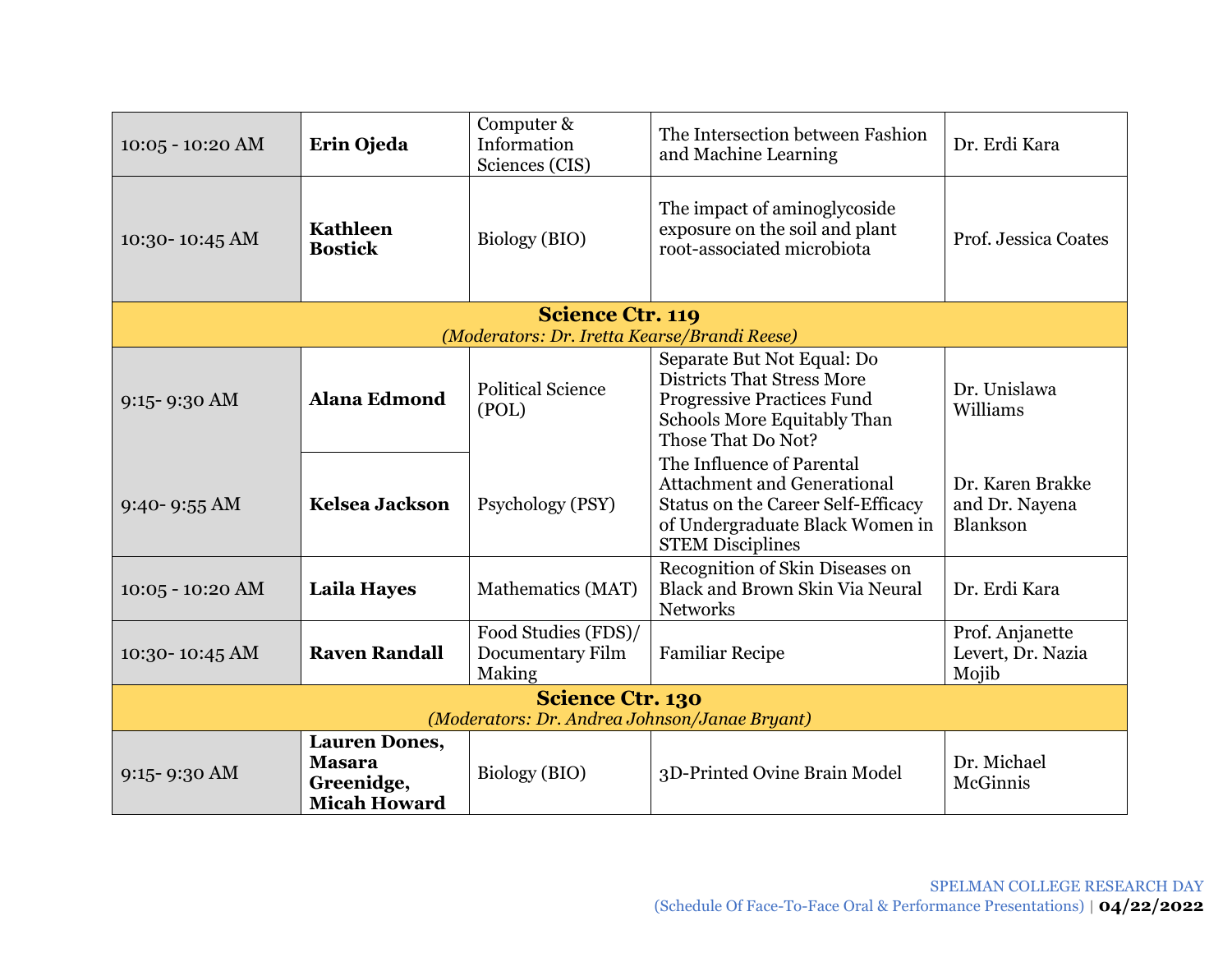| $9:40 - 9:55 AM$                                                           | <b>Anetha Evans</b>                                      | Innovation/<br>Interdisciplinary<br>(IND)                                    | <b>Elastic Havoc!</b>                                                                                       | Dr. Jerry Volcy, Mr.<br>Phillip Thompson,<br>Prof. Jaycee Holmes |
|----------------------------------------------------------------------------|----------------------------------------------------------|------------------------------------------------------------------------------|-------------------------------------------------------------------------------------------------------------|------------------------------------------------------------------|
| $10:05 - 10:20$ AM                                                         | <b>Kayla Taylor</b>                                      | Computer &<br>Information<br>Seiences (CIS)                                  | Bio: Data-Driven Evolutionary<br>Analysis of ACE2 Receptor in<br><b>Single-Celled Eukaryotes</b>            | Dr. Nazia Mojib                                                  |
| 10:30-10:45 AM                                                             | <b>Melanie De La</b><br>Rosa, Gabrielle<br><b>Strawn</b> | Economics (ECO)                                                              | The Impact of Comparison<br>Websites and Shopping on the<br><b>Remittance Industry</b>                      | Dr. Angelino<br>Viceisza                                         |
|                                                                            |                                                          | <b>Science Ctr. 145</b><br>(Moderators: Dr. Elethia Tillman/Dr. Nazia Mojib) |                                                                                                             |                                                                  |
| $9:15 - 9:30$ AM                                                           | <b>Jordan Barrant</b>                                    | Comparative<br><b>Women's Studies</b><br>(CWS)                               | Sisters and Spirit: Black Lesbian<br><b>Oral Histories</b>                                                  | Dr. Beverly Guy-<br>Sheftall and Dr.<br>Gloria Wade Gayles       |
| $9:40 - 9:55 AM$                                                           | <b>Jasmine</b><br><b>Pearson</b>                         | Environmental &<br><b>Health Sciences</b><br>(EHS)                           | Perceptions Versus Reality of<br>Individuals Knowledge and<br>attitudes on Food Waste and<br>Sustainability | Dr. Anna Powolny                                                 |
| $10:05 - 10:20$ AM                                                         | <b>Cicely Kelly</b>                                      | Dance and<br>Performance<br>Choreography<br>(DAN-PERF)                       | That's My Phenotype!                                                                                        | Prof T. Lang, MFA                                                |
| 10:30-10:45 AM                                                             | <b>Madeline</b><br><b>Brown</b>                          | Innovation/<br>Interdisciplinary<br>(IND)                                    | <b>Tasty Racing</b>                                                                                         | Dr. Jerry Volcy                                                  |
| <b>Science Ctr. 232</b><br>(Moderators: Elizabeth Henry/Dr. Jaray Mazique) |                                                          |                                                                              |                                                                                                             |                                                                  |
| $9:15 - 9:30$ AM                                                           | <b>Blanca Burch</b>                                      | Innovation/<br>Interdisciplinary<br>(IND)                                    | Culturally Kreative: A Unicorn in<br>the Making                                                             | Prof. Jaycee Holmes                                              |